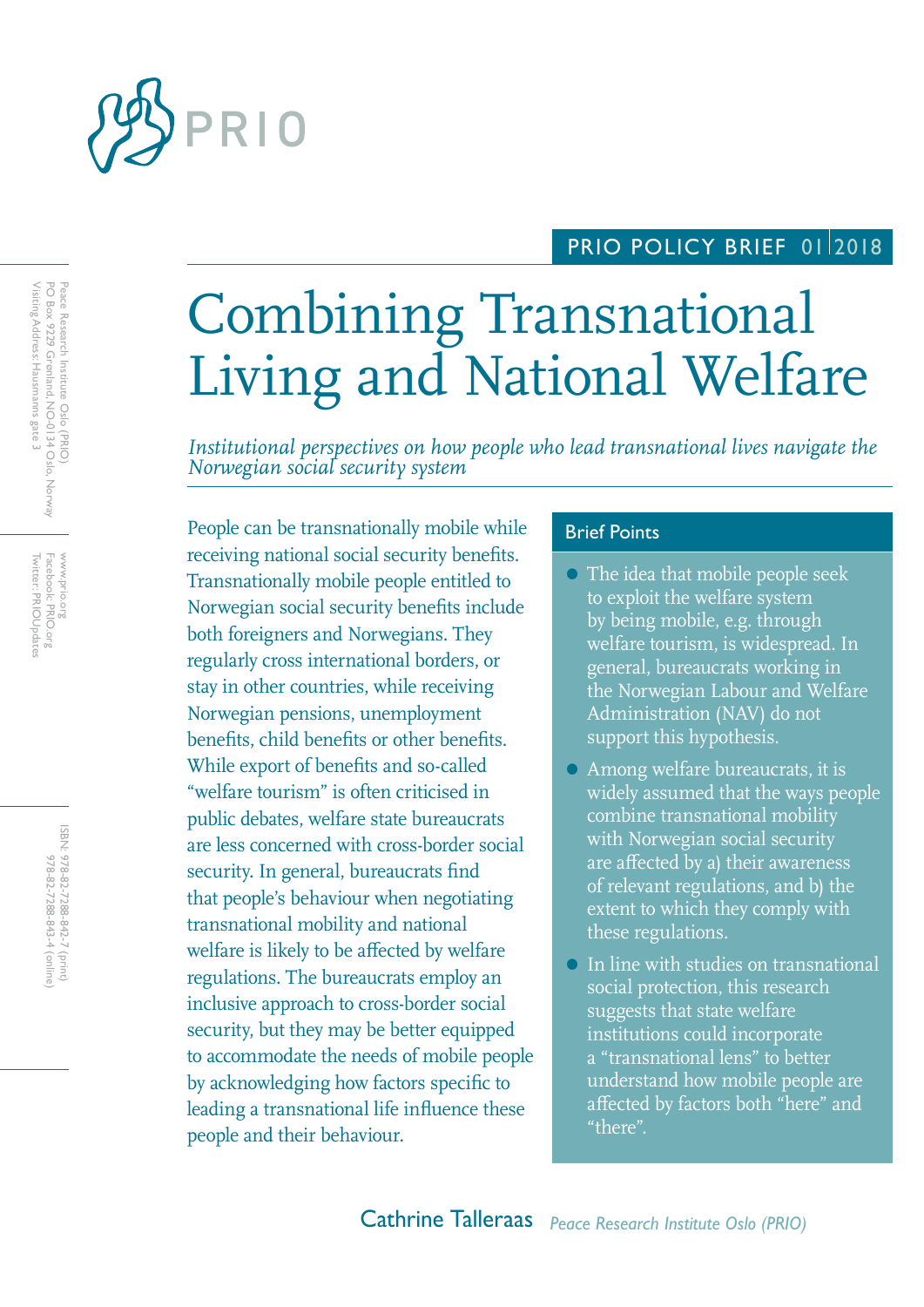#### **From Protecting a Sedentary Population to Protecting a Mobile Population**

National welfare systems were created to ensure the wellbeing of populations largely living within the borders of the state. But citizens become more mobile, and with an increasingly transnational population, the circumstances surrounding welfare delivery change. Since people who travel or reside across borders can be attached and entitled to state welfare, welfare state bureaucrats encounter new challenges as they deliver social security benefits. Transnational mobility blurs the division between who should and should not be protected by the state. As gatekeepers, bureaucrats must consider how mobility patterns shape people's eligibility for and use of social security benefits. While seeking to accommodate the needs of an increasingly mobile population, the daily work of the welfare bureaucrats is changing.

#### **Research on Bureaucrats Who Deliver National Benefits across Borders**

This policy brief draws on research on the Norwegian Labour and Welfare Administration (known locally as NAV), and its encounter with transnationally mobile people (Talleraas, 2017). The focal fieldwork location was the national office for international social security, which oversees social security benefits for recipients travelling or residing abroad. Other units of fieldwork included national, regional and local offices and service centres working with delivering social security provision to people who are, have been, or seek to become transnationally mobile.

Bureaucrats handling welfare administration encounter people who are transnationally

mobile in a variety of ways. Daily, these bureaucrats deliver benefits to recipients who have spent, currently spend or plan to spend time abroad. They therefore observe how individuals negotiate transnational mobility and national social security and, based on these observations, they then generate perceptions about the transnationals' behaviour.

To varying degrees, bureaucrats have discretionary power in assessing social security eligibility. While regulatory guidelines and contextual information steer their decision-making, prior experience and institutional norms influence the process. How bureaucrats perceive and categorise individuals can thus affect case outcomes. Given that an increasing part of the population is transnationally mobile, it becomes important to investigate how bureaucrats perceive mobile people's behaviour, and how this affects their decisionmaking in cross-border social security delivery.

#### **Entitlement to Norwegian Benefits Depends on Residency and Employment**

In Norway, the social security system protects the entire population from social risks, such as unemployment, sickness, old age and disability. A distinct feature is that all social security benefits and welfare services are public, meaning they are state-provided and largely financed by general taxation. This is a typical characteristic of the "Nordic welfare model", which in the last 25 years has received international acknowledgement for successfully combining the objectives of economic growth and societal equality.

Today, membership in the insurance scheme is generally contingent on residency and

employment. Membership entitles people to Norwegian social security. In principle, everyone becomes a member if they reside in Norway with the intention of a 12-month or longer stay, or if they work in Norway (even if they reside abroad). However, regulations differ concerning for whom, where and for how long social security benefits can be exported, and multilateral and bilateral social security agreements influence people's entitlement to benefits.

#### **A Need for Better Information Provision**

When bureaucrats were asked what they believed hindered people seeking to reconcile their social security and mobility, several underscored regulatory complexity as a key obstacle. The multiple sets of legislation that regulate the social security entitlement of transnationals within and across Norway's borders constitute a complex system. Understanding which regulations were relevant in individual cases, and how they should be applied, was a recurring struggle for bureaucrats and transnationals alike. Many bureaucrats were sympathetic, noting that reconciling transnational mobility with Norwegian social security was not easy. As a bureaucrat working with cross-border family benefit provision put it:

*It's difficult to understand the regulations, both for us and the benefit receivers. It's quite a challenge, requiring constant interpretation and discretion […] It's no wonder people struggle.*

By and large, the bureaucrats found that people held onto the desire to enjoy social security and transnational mobility in multiple ways. Most bureaucrats perceived



Illustration source: The NAV website – including an airplane to illustrate the cross-border mobility among their clients.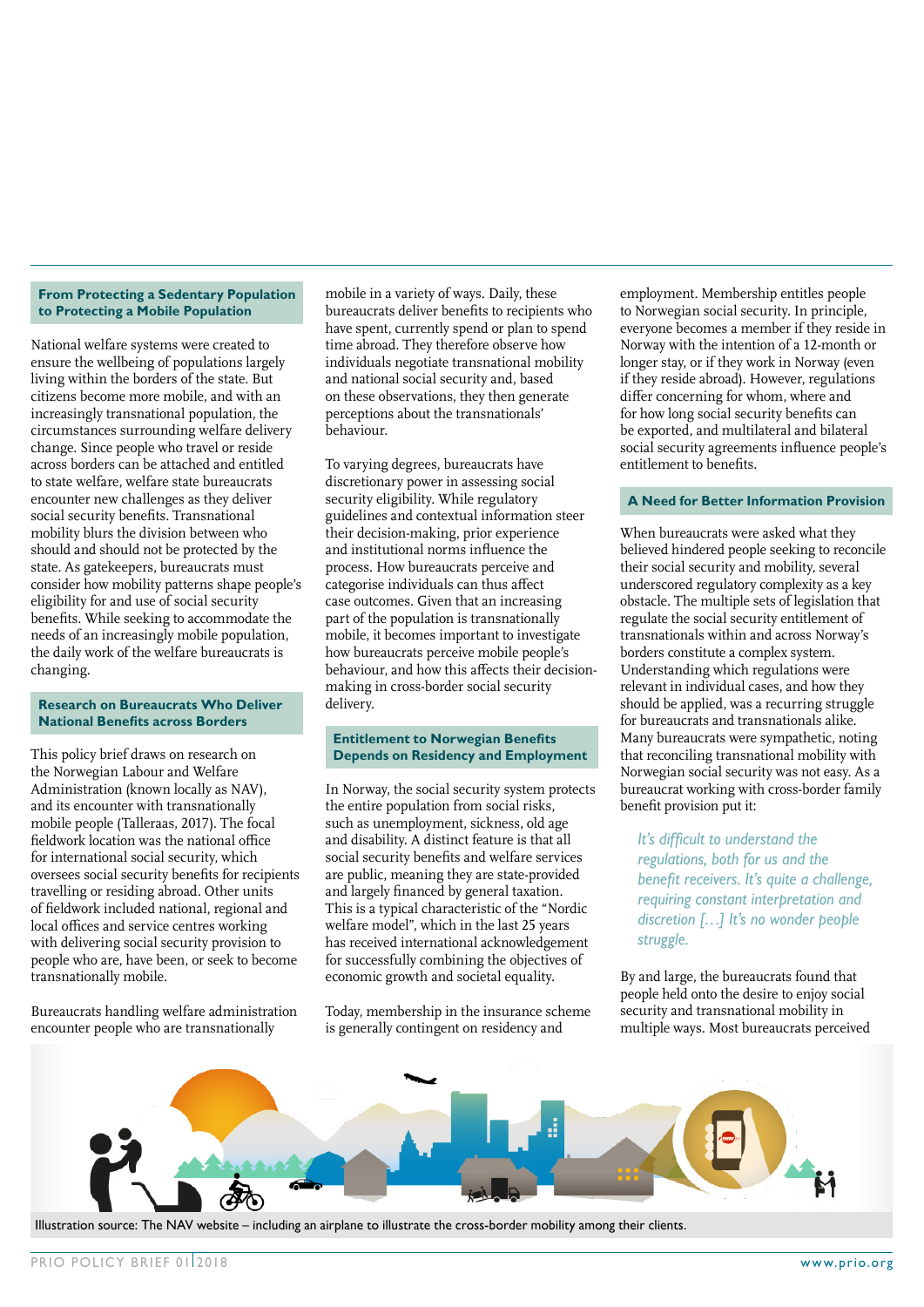regulations to be decisive in shaping transnationals' behaviour as they reconciled mobility with social security. The need for ensuring better information provisions to transnationally mobile people was therefore underscored. Several bureaucrats gave accounts of instances where transnationally mobile people had lost their entitlement to benefits, simply because they were not aware of the relevant requirements. A bureaucrat who had experienced several cases where people were unaware that they had lost their insurance scheme membership explained:

*We actually have people, mature adults, who return to Norway. Some of them may be sick, they can be, well, older... When they're evaluated for disability or retirement pensions they get very low amounts. It depends on their membership in the insurance scheme. This affects the particular group of people who do not think about these things. In my experience, it says something about the resources these people have – to be able to plan for the future, and make the necessary decisions.*

#### **Regulatory Awareness and Regulatory Compliance**

Whether or not people comply with regulations is of major concern in the welfare administration. During interviews, bureaucrats charged with checks elaborated on the issue, but compliance also proved topical in units where checking was not an explicit work task. All administrative levels noted that people did not always do what they were expected to do. Malin, a front-line unit leader, stated that 'quite a few travel back and forth while abusing the system [but] it's not necessarily always like that'.

In contrast to what one may expect based on popular discourses, the bureaucrats did not have the impression that there was more fraud and exploitation among transnationally mobile people than in the general population. Regarding how people combined a mobile life with the entitlement to national benefits, the bureaucrats experienced some recurring types of behaviour, ranging from highly



Figure 1: Bureaucrats highlight that people combine transnational mobility and national social security with different levels of regulatory awareness and compliance.

planned to completely unaware. Regardless of whether the individuals they encountered were strategic or unconscious about how they balanced a mobile life with welfare entitlement, the bureaucrats did not share any general impressions regarding the tendency of fraud among transnationally mobile benefit receivers.

Just as with the perception that benefits receivers could have different levels of regulatory awareness, regulatory compliance was also spoken of as being on a scale from low to high. The way the bureaucrats spoke about awareness and compliance with regulations can be illustrated as in Figure 1., showing how bureaucrats envisioned numerous possibilities for individuals to behave as they combined transnational mobility and social security, depending on the individuals' knowledge about regulations, and the extent to which they complied with the regulations.

#### **Factors Specific to Transnational Lives**

According to Norwegian law, public service providers must place emphasis on 'the desires and needs' of individual clients

(JBD 2006). While the bureaucrats in this study acknowledged transnationally mobile people's life course-related needs, such as unemployment and ageing, they did not consider what has been called 'transnationally specific needs' (Boccagni 2017).

The social worlds of people engaging in transnational activities or mobility 'span more than one place' (Vertovec 2001), and factors both here and there may influence people's needs and their behaviour. Bureaucrats spoke about regulatory awareness and compliance, but did not mention other factors that can potentially be decisive in how people navigate the social security system.

Transnationally mobile benefit receivers may also rely on other forms of social protection. Research has found that mobile people often combine a mix of different types of protection. This can include different states' social security benefits, insurance offered by the private market, and informal sources of protection, such as social ties and family (Faist 2017; Levitt et al. 2016).